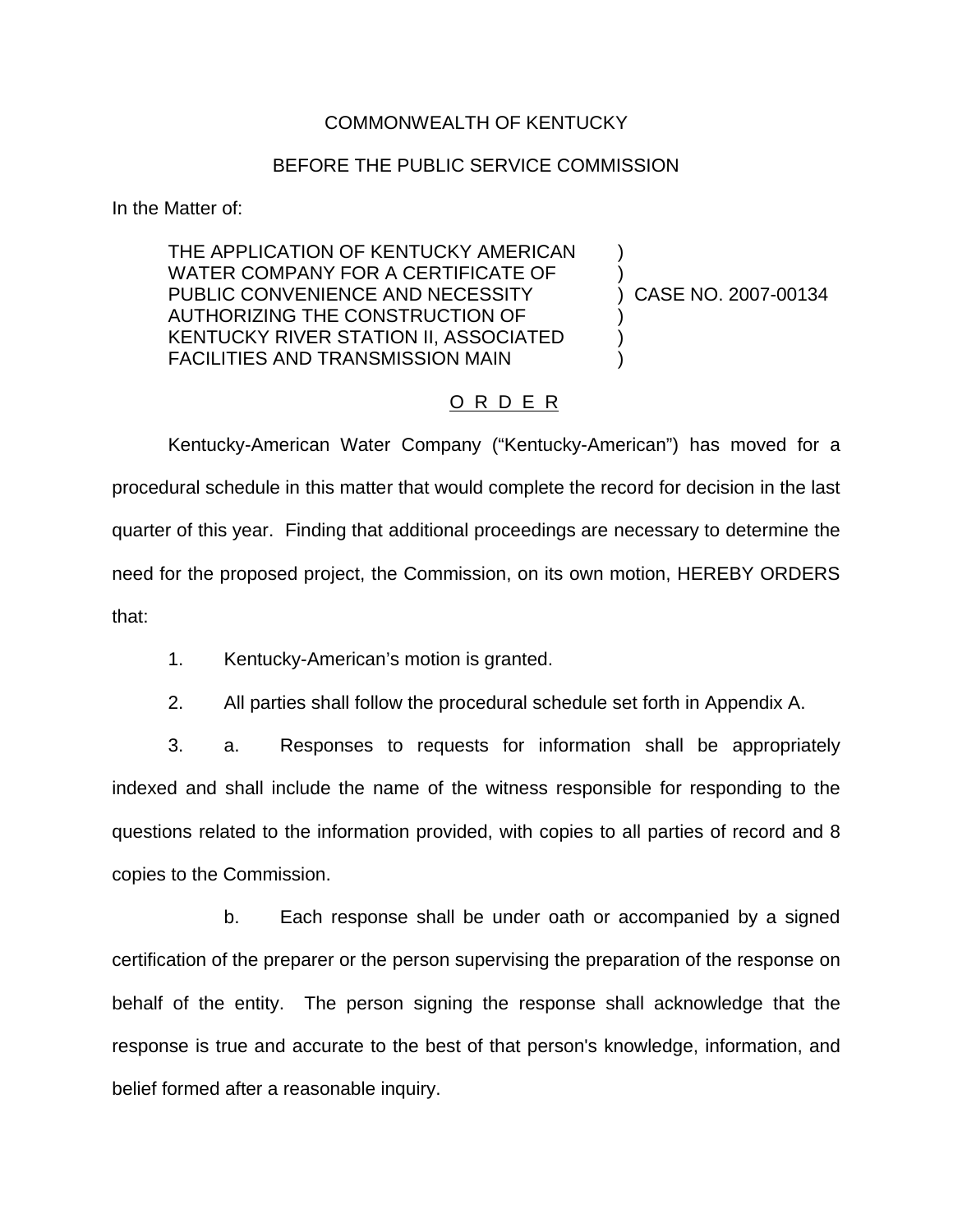c. A party shall make timely amendment to any prior response if it obtains information which indicates that the response was incorrect when made or, though correct when made, is now incorrect in any material respect.

d. For any request to which a party refuses to furnish all or part of the requested information that party shall provide a written explanation of the specific grounds for its failure to completely and precisely respond.

4. At any hearing in this matter, neither opening statements nor summarization of direct testimony shall be permitted.

5. The Commission does not favor motions for continuance or extensions of time and will grant them only when such a motion is made in writing and states compelling reasons for granting the motion.

6. All documents that are filed with the Commission in this matter shall be served upon all other parties.

7. Service of any document or pleading shall be made in accordance with 807 KAR 5:001, Section 3(7), and Kentucky Civil Rule 5.02.

8. Corporate entities are advised that under Kentucky law a corporation, its employees, and any representatives, who are not licensed to practice law in Kentucky, are not permitted to make objections, examine, or cross-examine witnesses in administrative hearings.

9. Kentucky-American shall give notice of the time, place, and purpose of the scheduled hearing in this matter in a newspaper of general circulation in all areas in which it provides water service one time not less than 7 nor more than 21 days prior to the hearing.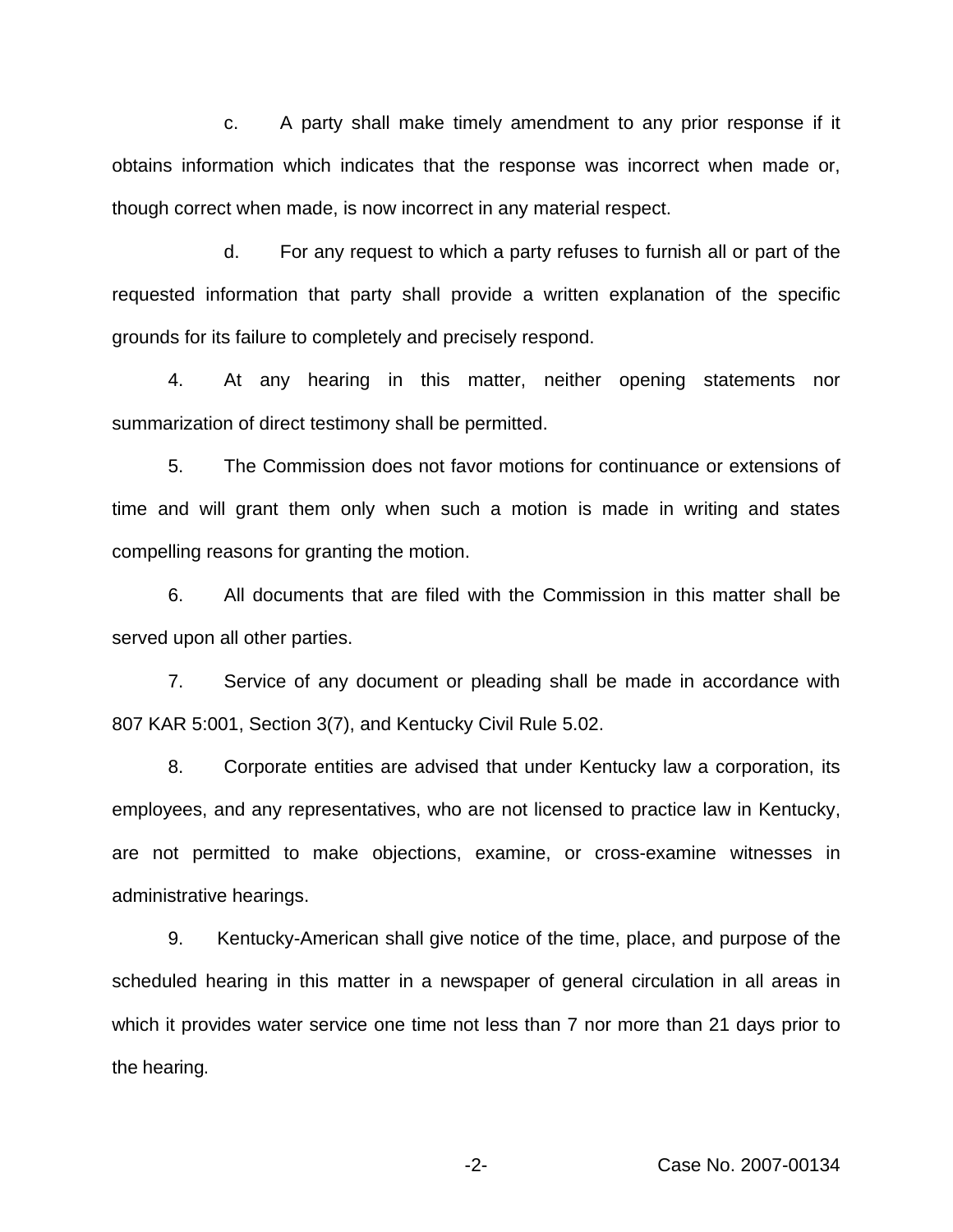10. Nothing contained herein shall prevent the Commission from entering further Orders in this matter.

Done at Frankfort, Kentucky, this 20<sup>th</sup> day of April, 2007.

By the Commission

ATTEST:

**Executive Director**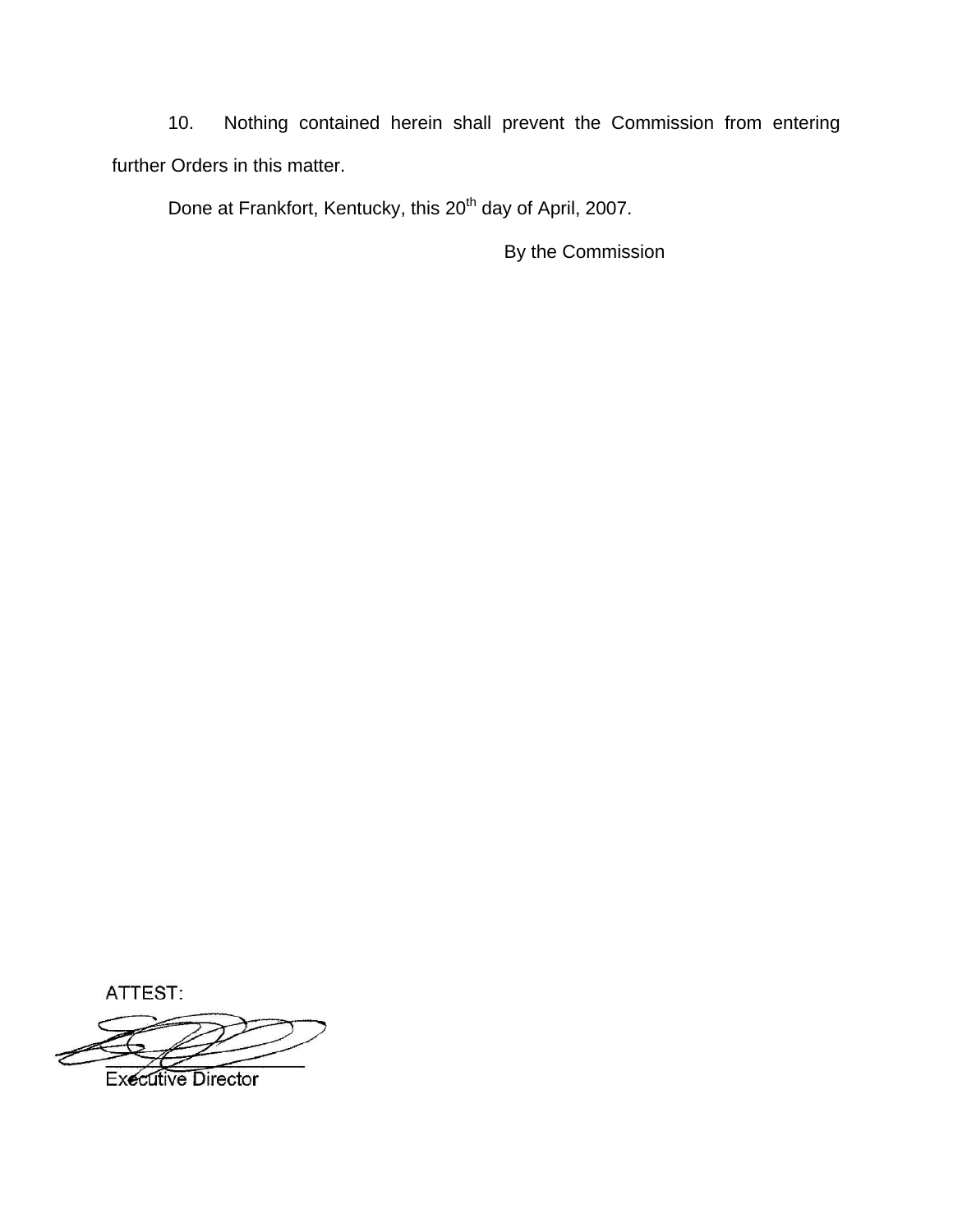# APPENDIX A

# APPENDIX TO AN ORDER OF THE KENTUCKY PUBLIC SERVICE COMMISSION IN CASE NO. 2007-00134 DATED APRIL 20, 2007

| All parties and Commission Staff may serve their initial requests                                                                                |  |
|--------------------------------------------------------------------------------------------------------------------------------------------------|--|
| Kentucky-American shall file with the Commission and<br>serve upon all parties of record its responses to the initial                            |  |
| All parties and Commission Staff may serve their<br>supplemental requests for information upon Kentucky-American                                 |  |
| Kentucky-American shall file with the Commission and serve<br>upon all parties of record its responses to the supplemental                       |  |
| All parties and Commission Staff may serve their second<br>supplemental requests for information upon Kentucky-American                          |  |
| Kentucky-American shall file with the Commission and serve<br>upon all parties of record its responses to the second supplemental                |  |
| Intervenor testimony, if any, shall be filed with the                                                                                            |  |
| All requests for information to any Intervenor may be                                                                                            |  |
| Intervenors shall file with the Commission and<br>serve upon all parties of record their responses to                                            |  |
| Kentucky-American may file with the Commission and shall serve<br>upon all parties of record the testimony of its rebuttal witnesses, if any,    |  |
| All parties and Commission Staff may serve upon Kentucky-American<br>requests for information related to the testimony of its rebuttal witnesses |  |
|                                                                                                                                                  |  |